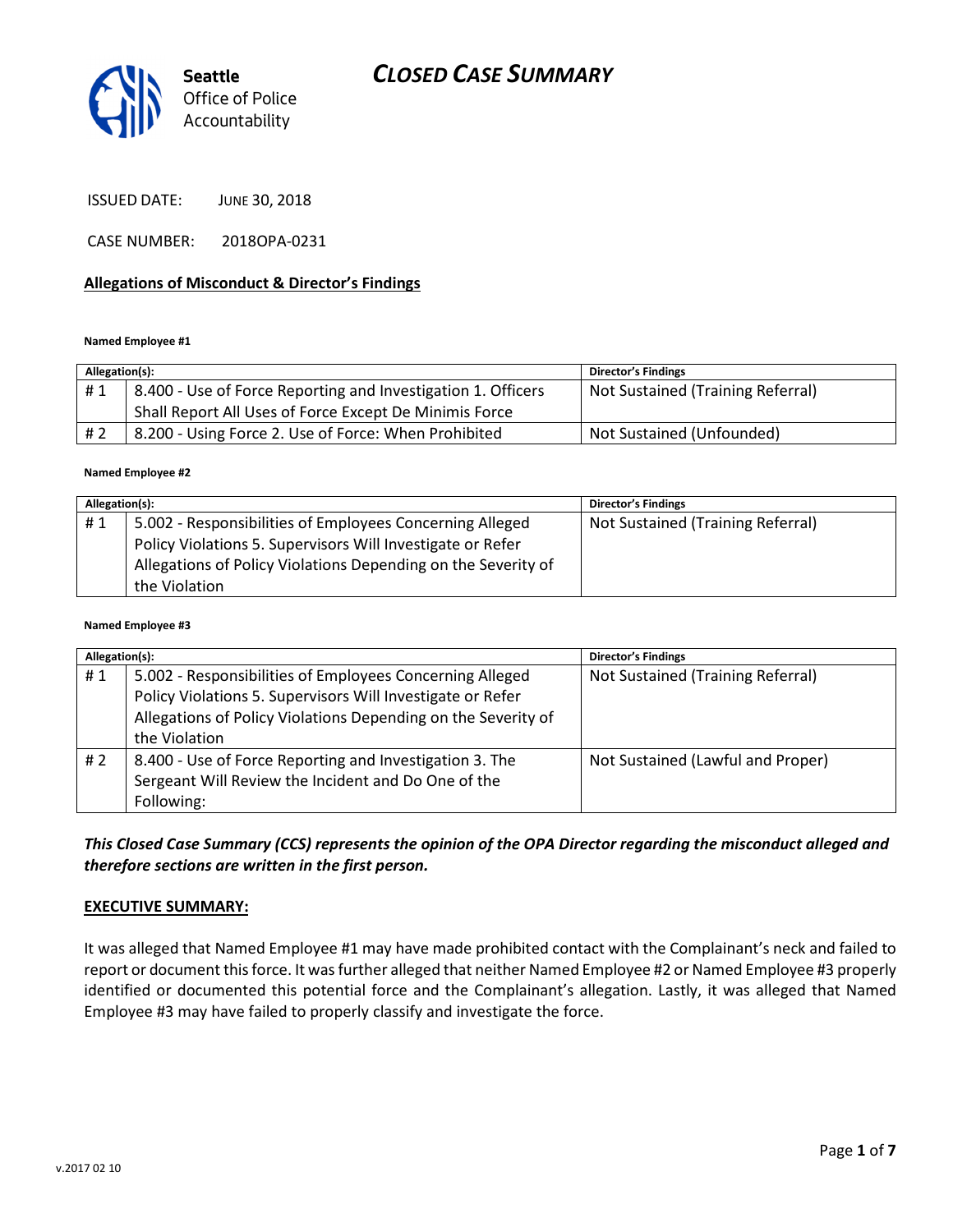

OPA CASE NUMBER: 2018OPA-0231

### STATEMENT OF FACTS:

Officers, including Named Employee #1 (NE#1), responded to a large fight. The officers were also aware that a firearm was possibly involved. As the crowd began to disperse, the officers noticed a vehicle parked in the middle of the road that appeared potentially involved. The officers observed individuals both inside and outside of the car arguing and pushing others. The officers shined their spotlights on the car and several of the individuals drove the car from the scene. The officers followed the vehicle for a short distance and effectuated a high-risk vehicle stop. As a result of the stop, the driver of the subject vehicle was arrested for DUI. One of the passengers, who was later identified as the Complainant, was uncooperative with the officers and began to argue with them.

NE#1 approached the Complainant when he was standing with two officers. The Complainant spat at NE#1 twice. NE#1 instructed the Complainant to not do so again and used his arm to push the Complainant against the patrol vehicle and to turn his face away to prevent further spitting. When NE#1 believed that the Complainant was going to spit again and when the Complainant continued to be resistive, he asked the officers standing next to the Complainant to take the Complainant down to the ground. NE#1 assisted the other officers in performing a controlled takedown. Once the Complainant was on the ground, NE#1 used his body weight to hold him down. NE#1 reported that the Complainant did not make any complaints of pain at that time. This assertion was consistent with the Department video. The Complainant was then handcuffed.

The officers then made the decision to pick the Complainant off of the ground and to walk him to a patrol vehicle. NE#1 pulled the hood of the Complainant's sweatshirt over his head, so as to act as a barrier to prevent further spitting. Notably, the officers were unable to procure a spit sock at that time. NE#1 reported that he then used his hand to hold the Complainant's face away and the Complainant was quickly walked to the patrol vehicle and secured inside. While NE#1 was holding the Complainant's face/head area, the Complainant stated: "why are you holding my neck." NE#1 responded: "you just assaulted me twice." NE#2 did not document Complainant's statement that NE#1 was holding his neck or disclose that it was said to a supervisor.

This incident was screened with NE#1's Sergeant, Named Employee #3 (NE#3). NE#3 ordered NE#1 to generate a Type II use of force report. NE#1 did so. NE#3 later conducted a review of the force. During that review, NE#3 described much of the force that had been used with significant detail, clearly pulling this information from his review of Department video. However, he did not fully flesh out the officers walking the Complainant from where he was being held to the patrol vehicle. He further did not discuss NE#1 holding the Complainant's face/head, the placement of NE#1's hands, and any statements or complaints that the Complainant might have made at that time. NE#3 expressly did not note that the Complainant had mentioned that NE#1's hands were on his neck. NE#3 reported that he screened the other force used with the Department's Force Investigation Team (FIT) and that FIT recommended that he investigate this force as a Type II, which he did. As NE#3 did not know about the Complainant's statement at the time and did not notice it during his review of video, he never screened this issue with FIT.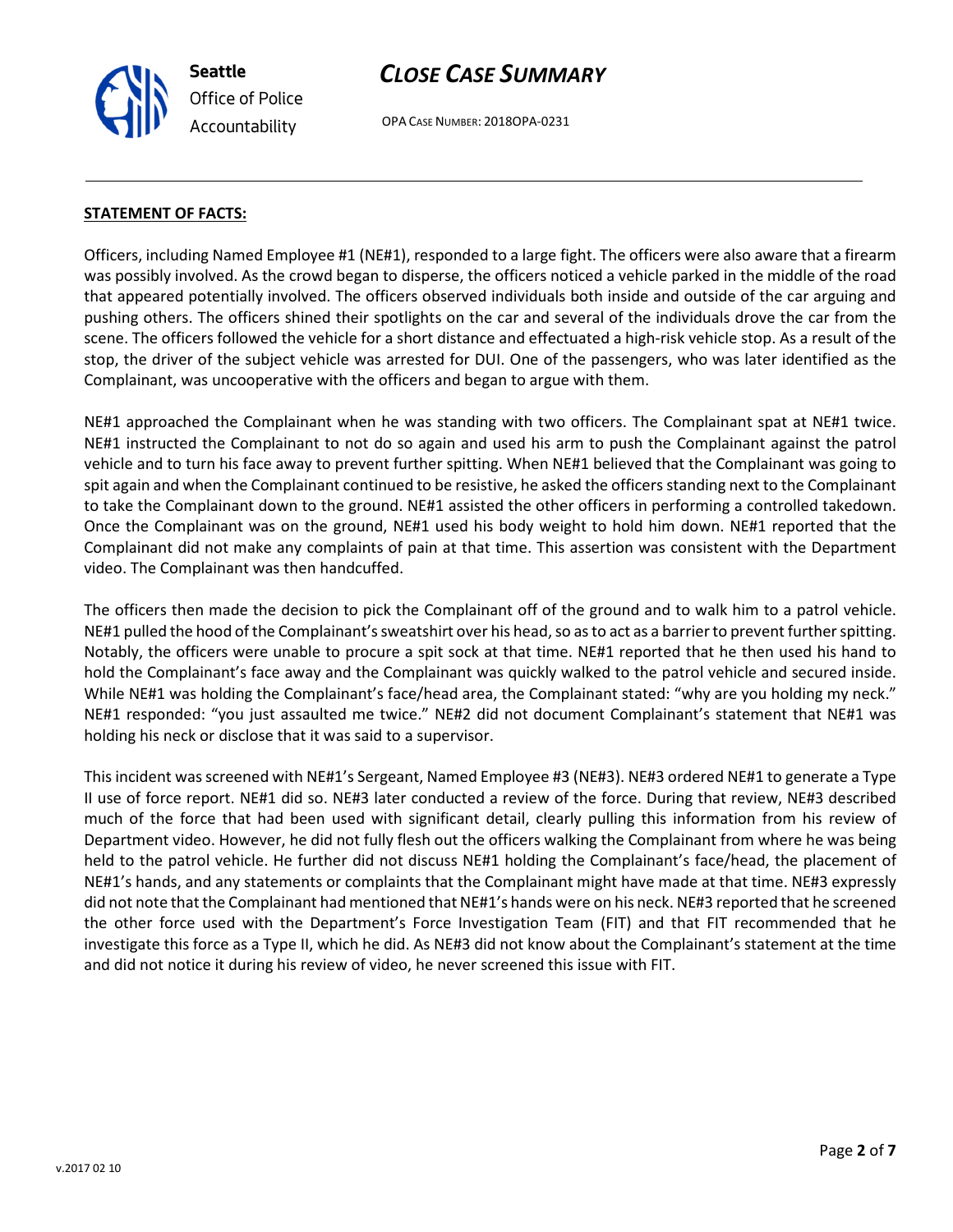

OPA CASE NUMBER: 2018OPA-0231

The precinct Administrative Lieutenant, Named Employee #2 (NE#2), conducted the next level of the force review. She evaluated NE#1's and NE#3's paperwork, as well as the Department video for all of the involved officers. As part of her responsibilities, she bookmarked video that captured the force, any complaints of pain or misconduct, and any other issues necessary for later supervisory review. While she bookmarked the spitting on NE#1, as well as the force used to hold the Complainant against the car, take the Complainant down to the ground, and hold him on the ground until he was handcuffed, NE#2 did not bookmark the Complainant's statement concerning NE#1's hands on his neck. She further did not mention this anywhere in her review. NE#2, like NE#3, did not screen this matter with FIT.

Another Lieutenant and the precinct Captain also reviewed the force. Even though video from both before and after the Complainant's statements was bookmarked, the statement itself was not bookmarked. The Lieutenant and Captain were only expected to review bookmarked video and neither caught nor documented the Complainant's statement concerning his neck.

This matter proceeded to the Department's Force Review Board (FRB), where it was administratively reviewed. During that review, the members of the FRB heard the Complainant's statement concerning his neck. In consultation with OPA, the decision was made to refer the potential contact with the Complainant's neck, the failure to report that contact, and the fact that all of the supervisors in NE#1's chain of command did not catch or report the statement to OPA. This investigation ensued.

As part of its investigation, OPA reviewed the documentation generated as a result of this incident, as well as the Department video. OPA interviewed all of the Named Employees, as well as the lieutenant and the captain (who were initially included as named employees but later removed after further investigation, which specifically included NE#2's statements during her OPA interview).

OPA also interviewed four other witness officers. The first witness officer stated that she did not observe the Complainant spit on NE#1. She further stated that she had no recollection of hearing the Complainant state anything about his neck and did not see any officer holding the Complainant's neck. She noted that the scene was loud and chaotic.

The second witness officer told OPA that he did observe the Complainant spit on NE#1. He did not, however, hear the Complainant make any complaint concerning his neck or see NE#1 make contact with the Complainant's neck. Notably, at the time this statement was made, this witness officer was in the Complainant's vicinity, walking the Complainant to the patrol vehicle with NE#1. This witness officer recalled that the Complainant mentioned something about his hood being over his face and stated that the Complainant was yelling and belligerent throughout the incident.

The third witness officer reported seeing the Complainant spit on NE#1 twice. He did not see any officer, including NE#1, grip the Complainant's neck and stated that he was not positioned in a manner where he could have seen that even had it occurred. He further reported that he did not hear the Complainant make any statement concerning his neck. He told OPA that the Complainant was very aggressive during the incident, including repeatedly using profanities towards the officer. He stated that, at some point, officers simply tuned the Complainant out.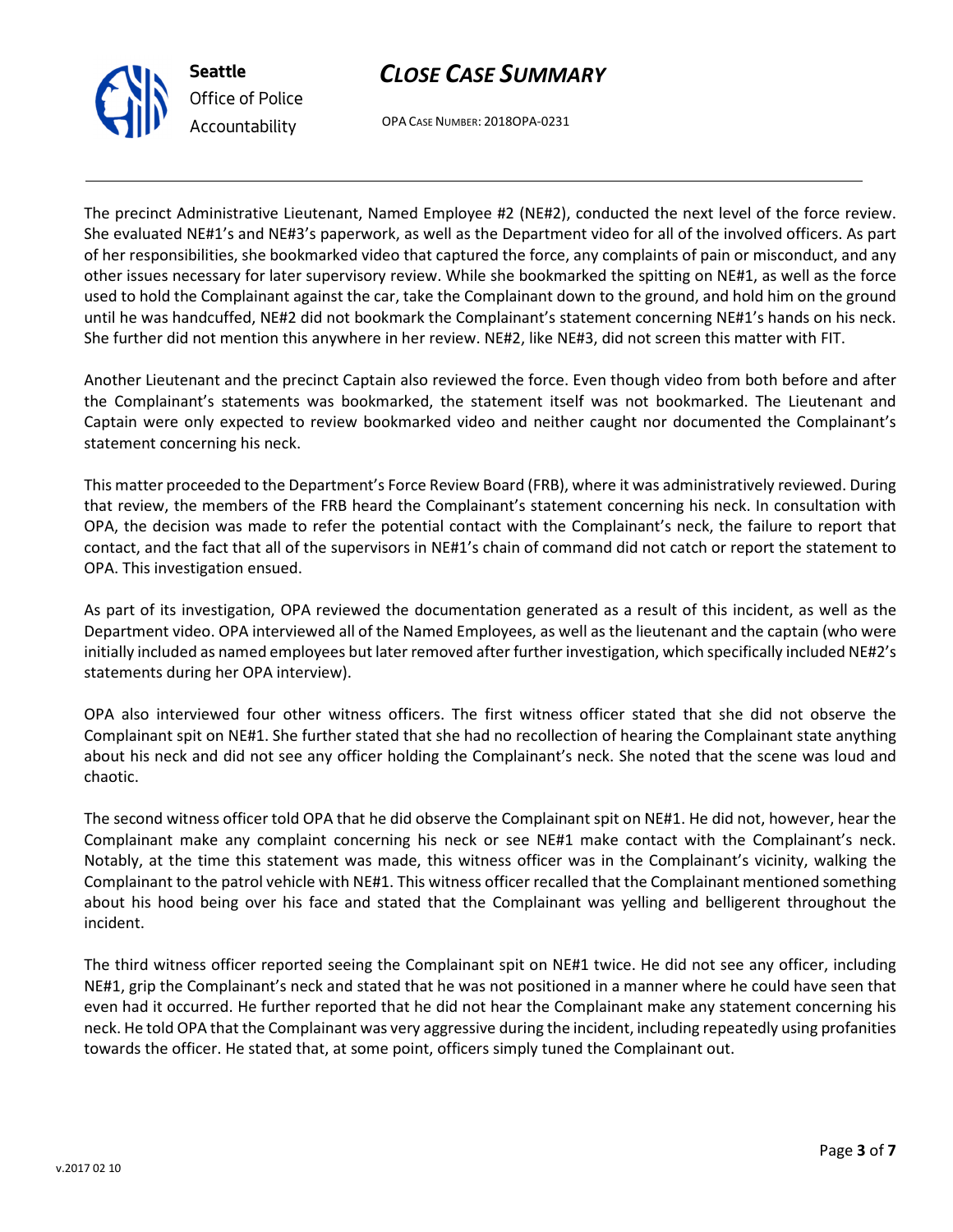

OPA CASE NUMBER: 2018OPA-0231

The fourth witness officer did not see NE#1 get spit on, but heard NE#1 tell the Complainant to not spit. He did not see an officer grip the Complainant's neck or hear the Complainant say anything about his neck. He stated that there was a lot going on at the time of the incident.

### ANALYSIS AND CONCLUSIONS:

### Named Employee #1 - Allegation #1 8.400 - Use of Force Reporting and Investigation 1. Officers Shall Report All Uses of Force Except De Minimis Force

SPD Policy 8.400-POL-1 requires that officers report all uses of force except de minimis force. The Complainant's claim that NE#1 was holding his neck constituted, at the very least, an allegation of Type II (if not Type III) force that was required to be reported.

It is undisputed that NE#1 failed to report the Complainant's complaint. At his OPA interview, NE#1 stated that, while he recalled the Complainant asking him why he was holding the Complainant's head, he had no recollection of the Complainant mentioning his neck. NE#1 stated that he was, in fact, holding the Complainant's head and not his neck and, as such, he did not see any need to report what he heard.

Notably, from OPA's review of the video, it appeared that NE#1's hands were by the Complainant's jawline, not his hairline around his ear, as NE#1 contended. NE#1 continued to assert that this was where his hand was placed, even after being shown the video at his OPA interview.

NE#1 stated that, prior to writing his use of force report, he reviewed his Department video. However, even though he did so, he told OPA that he still did not hear the Complainant's statement concerning his neck. NE#1 explained to OPA that he reviewed his video at the end of his shift when he was tired.

From my review of the Department video and the involved officers' OPA interviews, the scene was clearly chaotic and the Complainant was verbally aggressive and physically resistive. That being said, the Complainant's comment concerning NE#1 gripping his neck was clear and NE#1 appeared to have heard it given his immediate response. Moreover, NE#1 acknowledged that he reviewed his Department video prior to documenting his force and, at the very least, he should have caught, reported, and documented the comment then. Given the heightened reporting requirements when contact is made with a subject's neck or even alleged to have occurred, NE#1 should have reported this. He did not do so here.

That being said, and under the specific circumstances of this case, I do not feel that a Sustained finding is warranted. Instead, I recommend that NE#1 receive a Training Referral.

• Training Referral: NE#1 should receive counseling and retraining concerning this incident and his failure to identify, report, and document the Complainant's allegation that NE#1 made contact with his neck. Given the heightened scrutiny concerning such allegations, the Department expects that NE#1 will so report, even if no contact actually occurred. NE#1 should be counseled to ensure that he tries to comply with these expectations going forward. This retraining and associated counseling should be documented and this documentation should be maintained in an appropriate database.

### Recommended Finding: Not Sustained (Training Referral)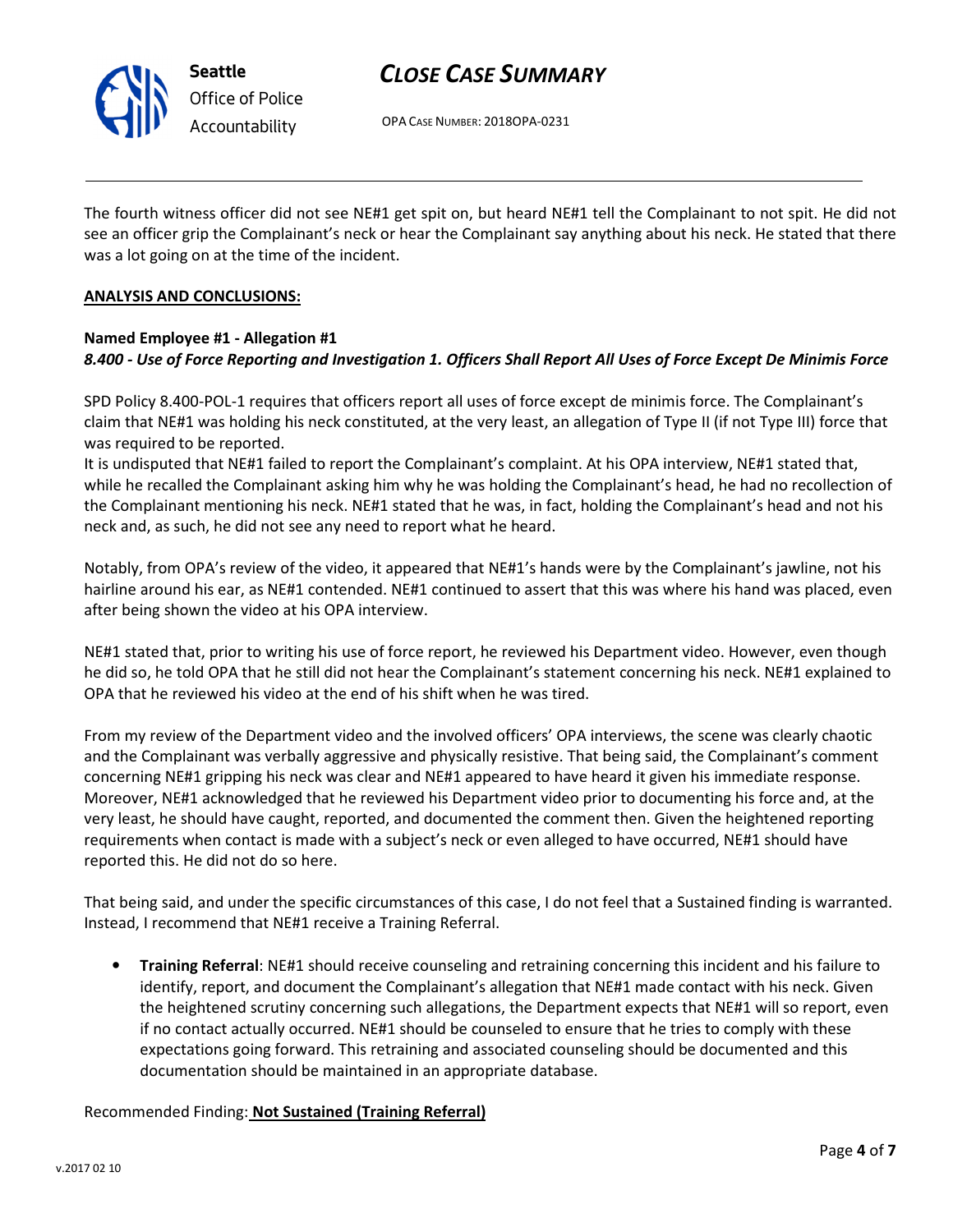

OPA CASE NUMBER: 2018OPA-0231

# Named Employee #1 - Allegation #2 8.200 - Using Force 2. Use of Force: When Prohibited

SPD Policy 8.200-POL-2 governs when force is prohibited. If, as the subject contended, NE#1 gripped the subject's neck, this force would not have been reasonable, necessary, and proportional under the circumstances. As such, it would have constituted force that was prohibited under this policy.

NE#1 denied gripping or even touching the Complainant's neck. From my review of the video, I agree. I find that NE#1's hand was placed on the jawline of the Complainant's face and was controlling his head to prevent further spitting. I find it confusing that, even after watching the video of this incident, NE#1 still believed that his hands were above the Complainant's ears by his hairline. However, this inconsistency does not yield the force out of policy or make it any more likely that prohibited force occurred.

Ultimately, I see no evidence supporting the Complainant's assertion that his neck was gripped by NE#1. As such, I recommend that this allegation be Not Sustained – Unfounded.

# Recommended Finding: Not Sustained (Unfounded)

# Named Employee #2 - Allegation #1

# 5.002 - Responsibilities of Employees Concerning Alleged Policy Violations 5. Supervisors Will Investigate or Refer Allegations of Policy Violations Depending on the Severity of the Violation

SPD Policy 5.002-POL-5 requires that supervisors investigate or refer allegations of policy violations depending on the severity of the violation. Where it is an allegation of minor misconduct it can be investigated by a supervisor; however, were it is an allegation of serious misconduct – such as a neck hold – it must be reported to OPA.

At her OPA interview, NE#2 acknowledged that she failed to catch the Complainant's statement concerning his neck. She accepted responsibility for this error. She further acknowledged that she failed to bookmark this portion of the video and explained that, for this reason, it was likely that neither the Lieutenant nor the Captain would have watched it during their review. She thus also accepted responsibility for the Lieutenant's and Captain's failure to identify the Complainant's complaint. Her doing so resulted in these individuals being removed as named employees.

The job of Department Administrative Lieutenants, and particularly the Administrative Lieutenant for the North Precinct, is difficult. They are required to review numerous uses of force – some straightforward but others complex, as well as read all of the documentation and watch all of the video, which can amount to hundreds if not thousands of hours. It is understandable, if not expected, that this will result in some allegations of misconduct or force being missed.

OPA does not expect perfection. Instead, we expect that officers will work diligently and thoughtfully. We further expect that when officers make mistakes they will, as NE#2 did in this case, accept responsibility for their actions and learn from the experience. OPA believes that NE#2 will do so and, as such, I do not believe that a Sustained finding is merited. Instead, I recommend that NE#2 receive a Training Referral.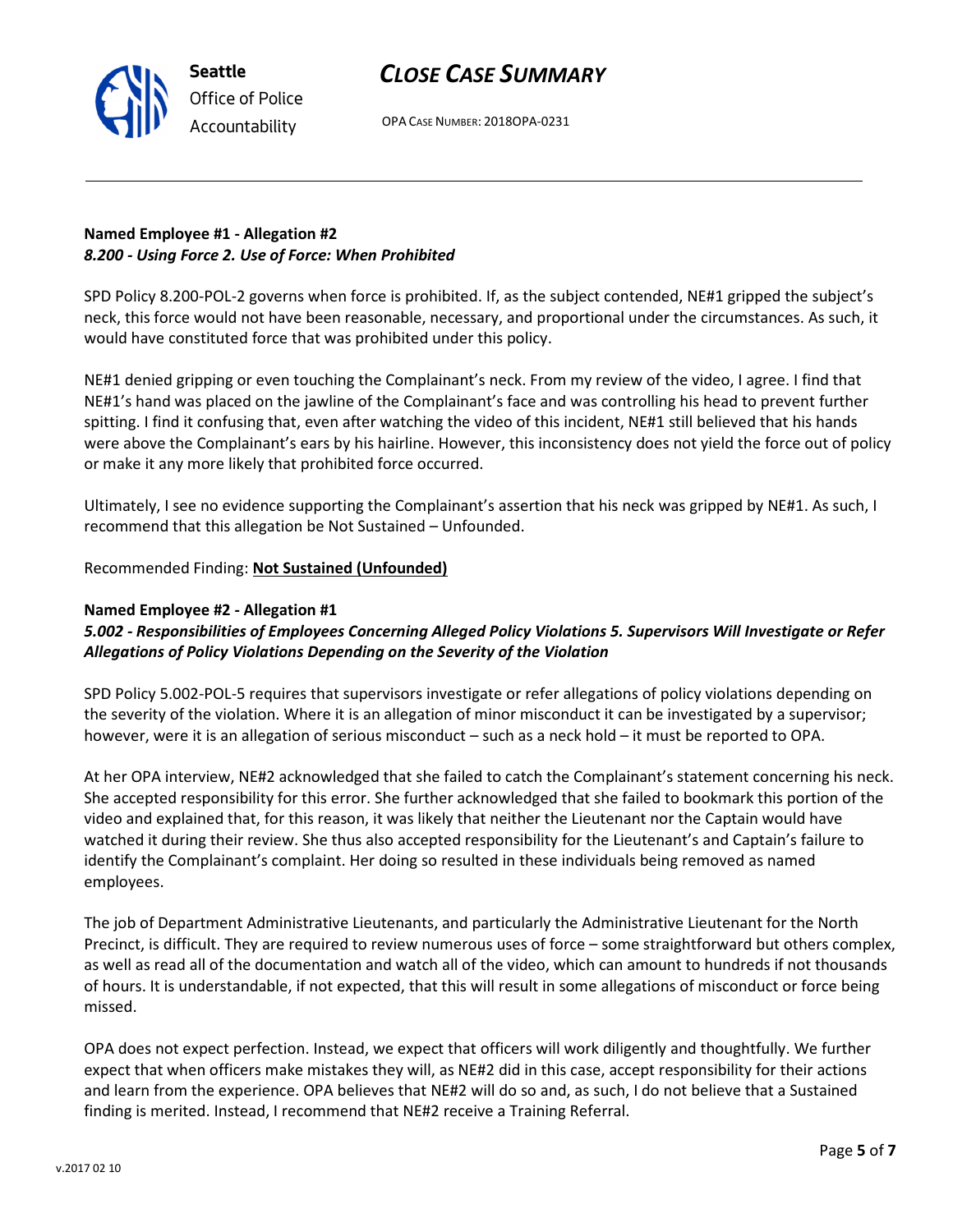OPA CASE NUMBER: 2018OPA-0231

• Training Referral: Based on her OPA interview, I believe that NE#2 already understands her error in this case and will do her best to ensure that this does not happen again. NE#2's chain of command should discuss this issue with her and if it determines, as I believe, that this issue is resolved and that there are no outstanding concerns, no counseling or retraining is necessary.

Recommended Finding: Not Sustained (Training Referral)

### Named Employee #3 - Allegation #1

# 5.002 - Responsibilities of Employees Concerning Alleged Policy Violations 5. Supervisors Will Investigate or Refer Allegations of Policy Violations Depending on the Severity of the Violation

As discussed above, NE#3 reviewed Department video concerning this incident. After doing so, he included a very specific and thorough recounting of the force in his review. However, when it came to the force used when NE#1 walked the Complainant over to the patrol vehicle, he was less specific. He did not provide any detail as to where NE#1's hands were located at the time or concerning any statements that the Complainant made. Indeed, he completely missed or overlooked the Complainant's statement concerning his neck.

Had he heard this statement, NE#3 would have been required to report it to OPA. He did not do so. Moreover, at his OPA interview, NE#3 asserted that he did not believe that, even if NE#1 was aware of the statement, he would have been required to report it to NE#3. NE#3 contended that this was the case "because it didn't correspond with any – any force that was used by [NE#1] or any other officer at the scene." NE#3 similarly contended that, without further context, he did not necessarily believe that this allegation would have needed to be reported to OPA.

I disagree with NE#3. First, had he heard the statement, NE#1 would have absolutely been required to immediately notify a supervisor pursuant to SPD Policy 8.400-POL-2. Second, if true, the Complainant's complaint of NE#1 holding his neck would have constituted serious misconduct. Moreover, at the very least, it would have warranted an exploratory screening with FIT. These actions are consistent with the explicit language of SPD policy.

However, under the circumstances of this case, I do not believe a Sustained finding is warranted as against NE#2. I reach this conclusion for several reasons. First, he was never told of the Complainant's statement by NE#1 or any other officer. Second, this was a complex incident with multiple involved officers and significant documentary and video evidence. Third, NE#3 was not required to watch all of the Department video relating to this incident. It appears from his predominantly thorough review that he did watch a significant amount of video, including that concerning the walking of the Complainant to the car. It seems unfair, however, to penalize NE#3 for this, even though he missed the Complainant's statement concerning his neck.

Instead, and primarily due to NE#3's incorrect belief that he was not required to report the Complainant's statement and that the statement did not rise to the level of potential misconduct that would warrant an OPA referral, I recommend that NE#3 receive a Training Referral.



Seattle Office of Police Accountability